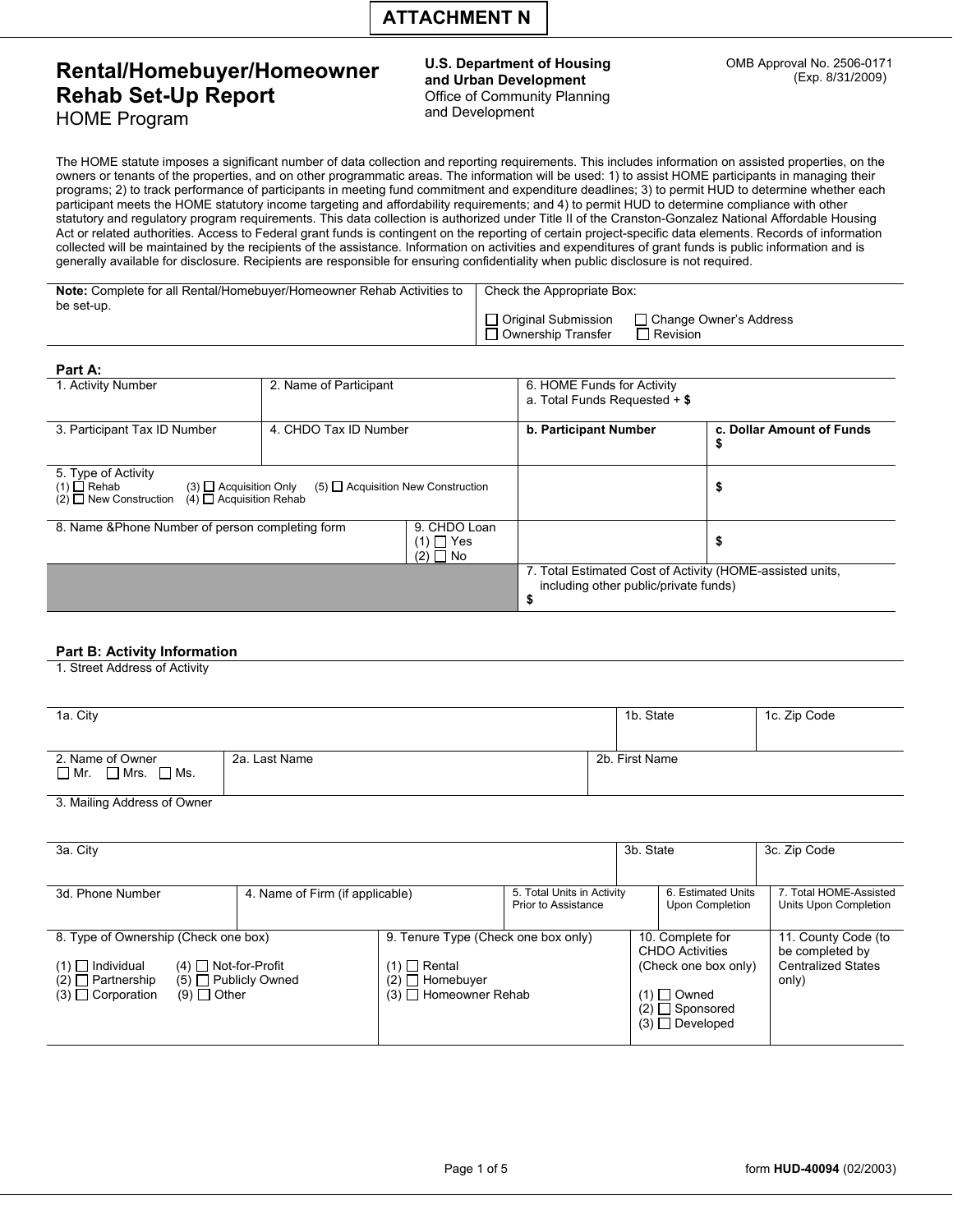**Part C: Household Characteristics** Complete one line for each unit assisted with HOME funds. Enter one code only in each block. If the activity is a 1-4 unit owner occupied rental activity, also provide tenant characteristics. For activities which include multiple addresses, complete a separate Household Characteristics (Part C) for each address. Do not complete for new construction activities.

## Activity Address **Activity Number** Activity Number

| Unit<br>No. | No. of<br>Bedrooms | Occupancy | Tenant<br>Contribution | Subsidy<br>Amount | <b>Total Rent</b> | $%$ of<br>Area<br>Median | Hisp | Race of<br>Head of<br>Household | Size of<br>Household<br>(1 to 8) | Head of<br>Household | Rental<br>Assistance |
|-------------|--------------------|-----------|------------------------|-------------------|-------------------|--------------------------|------|---------------------------------|----------------------------------|----------------------|----------------------|
|             |                    |           |                        |                   |                   |                          |      |                                 |                                  |                      |                      |
|             |                    |           |                        |                   |                   |                          |      |                                 |                                  |                      |                      |
|             |                    |           |                        |                   |                   |                          |      |                                 |                                  |                      |                      |
|             |                    |           |                        |                   |                   |                          |      |                                 |                                  |                      |                      |
|             |                    |           |                        |                   |                   |                          |      |                                 |                                  |                      |                      |
|             |                    |           |                        |                   |                   |                          |      |                                 |                                  |                      |                      |
|             |                    |           |                        |                   |                   |                          |      |                                 |                                  |                      |                      |
|             |                    |           |                        |                   |                   |                          |      |                                 |                                  |                      |                      |
|             |                    |           |                        |                   |                   |                          |      |                                 |                                  |                      |                      |
|             |                    |           |                        |                   |                   |                          |      |                                 |                                  |                      |                      |
|             |                    |           |                        |                   |                   |                          |      |                                 |                                  |                      |                      |
|             |                    |           |                        |                   |                   |                          |      |                                 |                                  |                      |                      |
|             |                    |           |                        |                   |                   |                          |      |                                 |                                  |                      |                      |
|             |                    |           |                        |                   |                   |                          |      |                                 |                                  |                      |                      |
|             |                    |           |                        |                   |                   |                          |      |                                 |                                  |                      |                      |
|             |                    |           |                        |                   |                   |                          |      |                                 |                                  |                      |                      |
|             |                    |           |                        |                   |                   |                          |      |                                 |                                  |                      |                      |
|             |                    |           |                        |                   |                   |                          |      |                                 |                                  |                      |                      |
|             |                    |           |                        |                   |                   |                          |      |                                 |                                  |                      |                      |
|             |                    |           |                        |                   |                   |                          |      |                                 |                                  |                      |                      |
|             |                    |           |                        |                   |                   |                          |      |                                 |                                  |                      |                      |
|             |                    |           |                        |                   |                   |                          |      |                                 |                                  |                      |                      |

- $1 1$  Bedroom 2 – 2 Bedrooms
- 3 3 Bedrooms
- 4 4 Bedrooms
- 5 5 or more Bedrooms
- **Occupancy Code**
- 1 Tenant
- 2 Owner<br>9 Vacant
- 

- $2 30 50%$  $1 - 0 - 30%$ 2 – 30 – 50% 3 – 50 – 60% 4 – 60 – 80% 11 – White
	-

# $4 - 60 - 80%$

- **Hispanic**
- $y yes$
- n no
- 
- **No. of Bedrooms Code % of Area Median Code Race of Head of Household Code Head of Household Code** 
	-
	- 12 Black or African American
	- $13 Asian$
	- 14 American Indian or Alaska Native
	- 15 Native Hawaiian or Other Pacific Islander
	- 16 American Indian/Alaska Native & White
	- 17 Asian & White
	- 18 Black or African American & White
	- 19 American Indian or Alaska Native &
		-
	- 20 Other Multi Racial
		-

- 1 Single/non-Elderly
- 2 Elderly
- 3 Related/Single Parent
- 4 Related/Parent
- 5 Other

## **Rental Assistance Code**

- 
- 1 Section 8<br>2 HOME TBRA
- 
- Black or African American **3** Other<br>
Other Multi Racial **3** No Assistance

### Page 2 of 5 form **HUD-40094** (02/2003)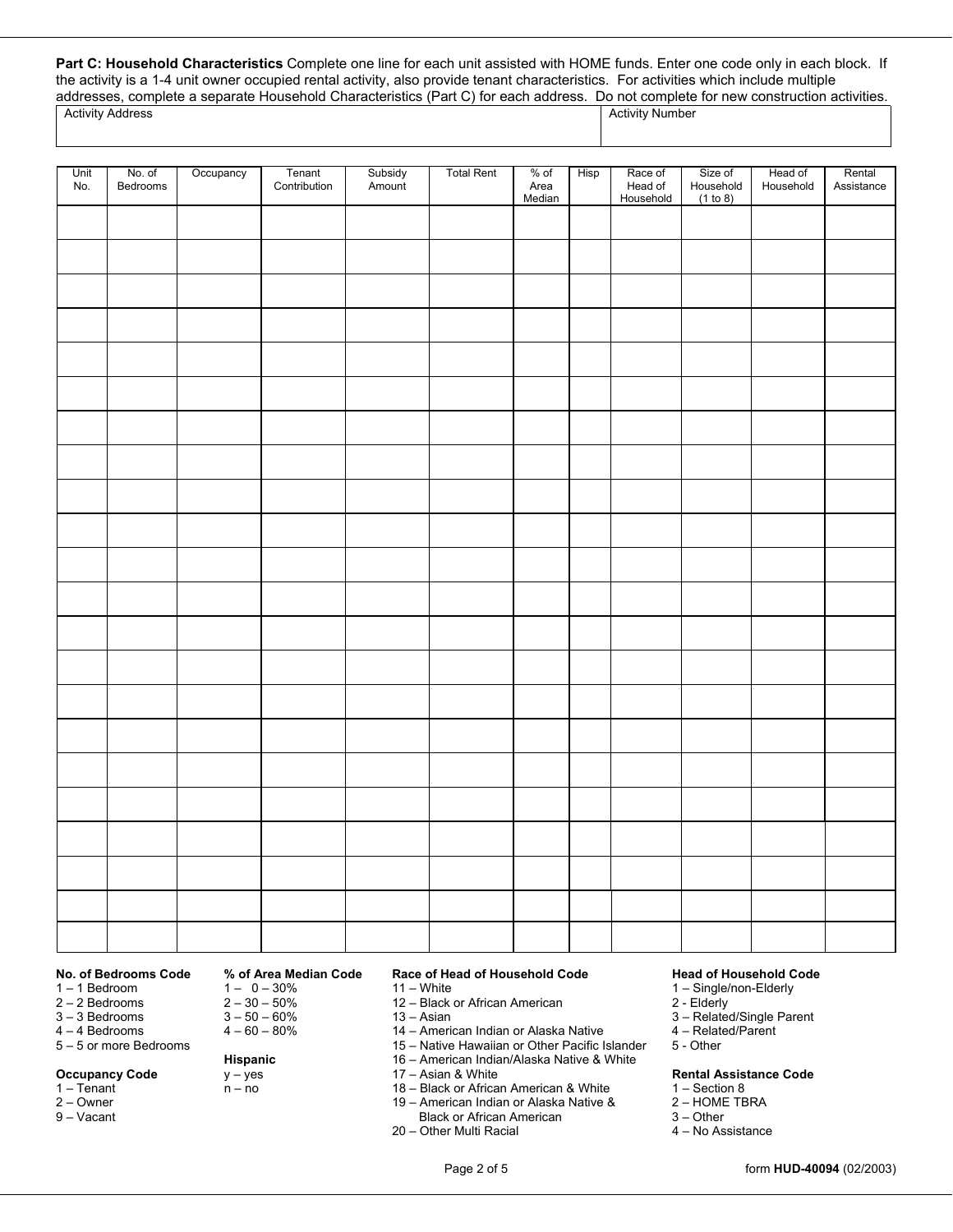Public reporting burden for this collection of information is estimated to average 15 minutes per response, including the time for reviewing instructions, searching existing data sources, gathering and maintaining the data needed, and completing and reviewing the collection of information. This agency may not conduct or sponsor, and a person is not required to respond to, a collection of information unless that collection displays a valid OMB control number.

The HOME statute imposes a significant number of data collection and reporting requirements. This includes information on assisted properties, on the owner or tenants of the properties, and on other programmatic areas. The information will be used: 1) to assist HOME participants in managing their programs; 2) to track performance of participants in meeting fund commitment and disbursement deadlines; 3) to permit HUD to determine whether each participant meets the HOME statutory income targeting and affordability requirements; and 4) to permit HUD to determine compliance with other statutory and regulatory program requirements. This data collection is authorized under Title II of the Cranston-Gonzalez National Affordable Housing Act or related authorities. Access to Federal grant funds is contingent on the reporting of certain activityspecific elements. Records of information collected will be maintained by the recipients of the assistance. Information on activities and disbursements of grant funds is public information and is generally available for disclosure. Recipients are responsible for ensuring confidentially when public disclosure is not required.

Sensitive Information: Some of the information collected on this form is considered sensitive and is protected by the Privacy Act. The Privacy Act requires that these records be maintained with appropriate administrative, technical, and physical safeguards to ensure their security and confidentiality. In addition, these records should be protected against any anticipated threats or hazards to their security or integrity which could result in substantial harm, embarrassment, inconvenience, or unfairness to any individual on whom the information if maintained. Recipients are responsible for ensuring confidentiality when public disclosure is not required.

## **Instructions for Completing the Rental/Homebuyer/Homeowner Rehab Set-Up Report**  HOME Program

the form. Use a typewriter or print carefully with a ballpoint pen.<br>Prepare an original and one copy. Retain the copy. Read the instructions for each item carefully before completing

 homebuyer, or homeowner rehabilitation activity assisted with **Applicability**. This report is to be completed for each rental, HOME funds.

 highlighted in yellow. **Timing**. This report form is used to setup an activity in IDIS so that funds may be drawn down. An amended setup report form should be submitted if an activity is revised or if HOME funding for the activity is increased or decreased, and the change should be

## **Part A:**

- **1. Activity Number.** Enter the activity number assigned by IDIS.
- **2. Name of Participant.** Enter the name of the participant, or, for State recipient activities, the name of the State recipient.
- **3. Participant's Tax ID Number.** Enter the Tax (Employer) Identification Number for the participant; for a State recipient project, enter the State recipient's Tax ID Number.
- **4. CHDO Tax ID Number.** Complete only for activities assisted with funds reserved for Community Housing Development Organizations (CHDOs). Enter the Tax (Employer) Identification Number for the CHDO.
- **5. Type of Activity.** Check one box to indicate the type of activity set-up based on the following definitions:
	- rehabilitation activity that did not include (1) **Rehabilitation Only.** A HOME-assisted acquisition of real property. Such activities may have involved (a) repairs or improvement of residential unit(s) to bring the unit(s) up to the property standards required by 24 CFR 92.251;(b) the reconfiguration of a structure to reduce the total units in order to increase the number of large family units, (c) the addition of a room or rooms (e.g., bedroom or bathroom) outside the existing walls for purposes of meeting occupancy or code standards and (d) the adding of a unit or units within the existing structure.
	- (2) **New Construction Only.** Any activity that involved (a) the addition of units outside the existing walls of the structure and (b) the construction of a new residential unit(s). **Note:**  When activities have combined new construction in one building(s) on one parcel of

land, the projects, by type of activity (i.e. rehabilitation or new construction), must be administratively set up as separate activities in IDIS.

- (3) **Acquisition Only.** Acquisition of a structure that received a certificate of occupancy at least 13 months before acquisition, which did not require rehabilitation and which is being used to provide affordable housing.
- (4) **Acquisition and Rehabilitation.** A HOMEassisted rehabilitation activity, which included the acquisition of real property.
- (5) **Acquisition and New Construction.** A HOME-assisted new construction activity, which included the acquisition of real property. This includes acquisition of a structure that has received an initial certificate of occupancy within a one year period prior to acquisition.

 **NOTE:** When activities combine new construction in one building(s) with rehabilitation activities in another building(s) on one parcel of land, the activities, by type of activity (i.e., rehabilitation or new construction), must be administratively set up as separate activities in IDIS.

## **6. HOME Funds for Activity.**

- a. Enter the total amount of HOME funds requested for activity.
- b. Enter the participant number for each grant and fiscal year source of HOME funds committed for the activity.
- c. Indicate the amount of HOME funds from each fiscal year by participant number.
- **7. Total Estimated Cost of Activity (HOME-assisted units, including other public/private funds).** Enter the total estimated cost (hard and soft costs) for the HOMEassisted units in the activity, including other public/private funds. (Do not include costs attributable to units in the activity that are not HOME-assisted units.)
- **8. Name & Phone Number (Including Area Code) of Person Completing Form.** Enter the name and phone number, including area code, of the person to contact for further information regarding this form.
- **9. CHDO Loan.** Complete only for activities assisted with funds reserved for Community Housing Development Organizations (CHDOs). Check "yes" if this is a projectspecific seed money loan. NOTE: When setting up a CHDO loan, the PJ should set up the activity initially to include only the CHDO loan and complete parts A and B of this report form. If the activity is amended to add more CHDO loan funds, the PJ should check "yes." If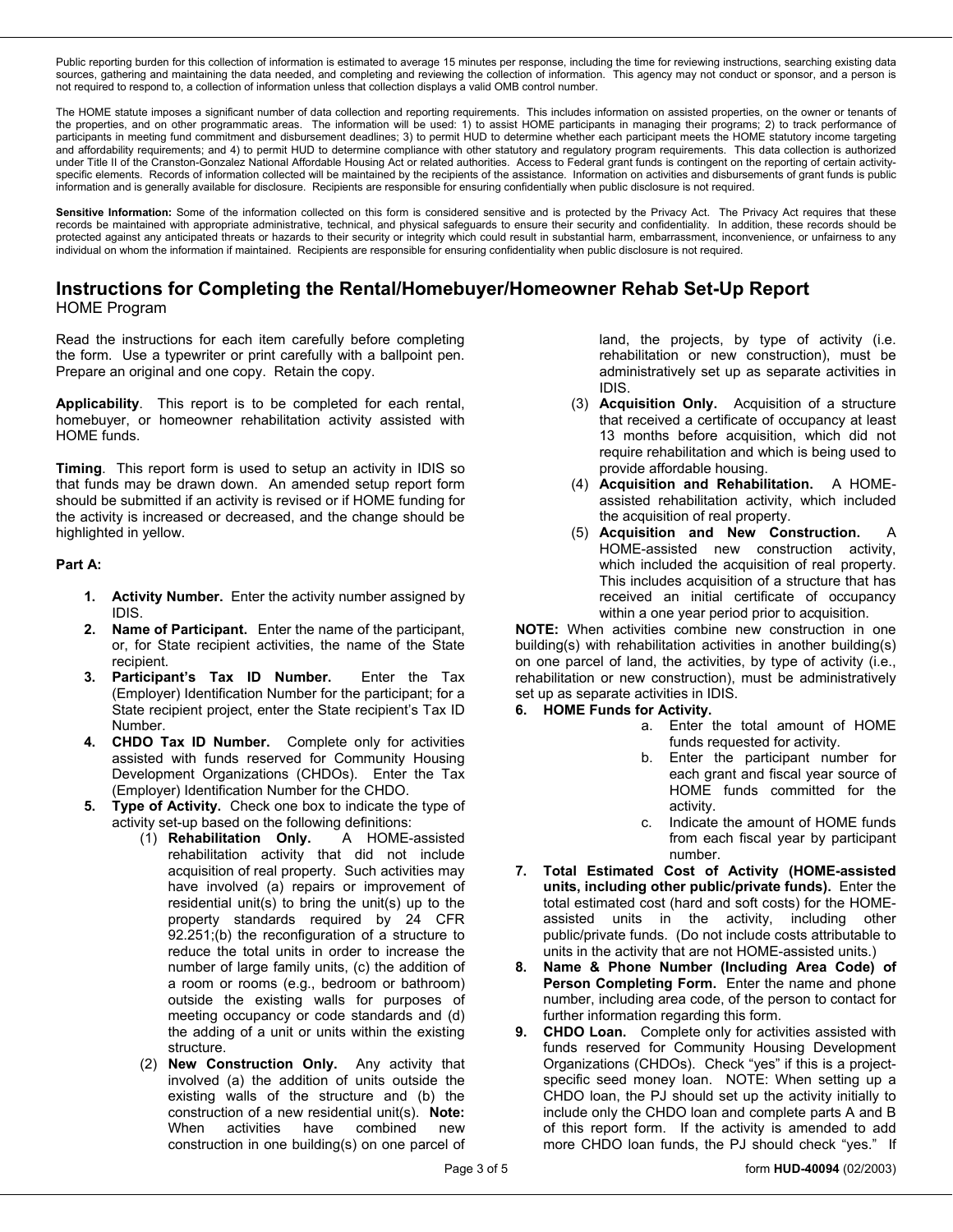the PJ proceeds with the activity the activity may be amended to add additional HOME funds. If the activity is later amended to add funds for rehabilitation or new construction, etc., the PJ would check "no" in block 9. If the activity is amended to add additional funds and/or the activity moves forward, the PJ must submit an amended set-up report form and must complete part C. If the activity does not go forward, a completion report form is required.

## **Part B: Activity Information**

- **1. Street Address of Activity.** Self-explanatory.
- **2. Name of Owner.** For activities containing rental units, enter the name of the owner. For single-unit homeownership activities, enter "NA" for not applicable.
- rental units, indicate the mailing address of the owner. **3. Mailing Address of Owner.** For activities containing For single-unit homeownership activities, enter "NA" for not applicable.
- activities and other activities which are not owned by a **4. Name of Firm.** For activities containing rental units, if the activity is owned by a firm or other organization, enter the name of the firm or organization. Enter the film address in Item 3 above. For single-unit homeownership firm, enter "NA" for not applicable.
- **5. Total Units in Activity Prior to Assistance.** Enter the total number of units in the activity (both HOME-assisted and non-HOME-assisted units).
- **6. Estimated Units Upon Completion.** Enter the total estimated number of units that will be in the activity upon completion (both HOME-assisted and non-HOMEassisted units).
- **7. Total HOME-Assisted Units Upon Completion.** Enter the total number of units (upon completion) that will receive HOME assistance.
- **Type of Ownership.** Check one box only.
- **9. Tenure Type.** Check one box only. For 2 4 unit  is required upon completion). activities containing both an owner occupant and rental unit(s), check box (2) or (3). For 5 or more unit activities containing an owner occupant and rental units, check box (1). (**NOTE:** This will affect which completion report
- **10. Community Housing Development Organization Activities.** Complete only for activities assisted with funds reserved for Community Housing Development Organizations (CHDOs). Check one box only.
- 11. County Code. To be completed only for centralized State activities. Enter the 3-digit county code for the county in which the project is located.

## **Part C. Household Characteristics.**

 funds. Complete one line for each unit to be assisted with HOME Provide information on the characteristics of each household (renter or owner) occupying a unit to be assisted with HOME funds. Enter one code only in each block. If the activity is a 1 to 4 unit owner-occupied rental activity, provide characteristics for tenants as well as for the owner. If information is not available, enter "9." If a unit is unoccupied, enter unit number, number of bedrooms, and occupancy as "9" vacant. **Do not complete for new construction activities.** 

**Unit Number.** For rental units, enter the unit number of each unit that will receive HOME assistance.

 **Number of Bedrooms.** Enter "0" for a single room occupancy (SRO) unit or for an efficiency unit, 1 for 1 bedroom, 2 for 2 bedrooms, 3 for 3 bedrooms, 4 for 4 bedrooms, and 5 for 5 or more bedrooms.

**Occupancy Code.** Enter 1 if the unit is occupied by a tenant, 2 if it is occupied by a homeowner, and 9 if it is vacant.

## **Monthly Rent** (Including Utilities).

 but not electricity, these utility costs must be added to the rent. **Tenant Contribution**. For homeowners, enter zero. For renters, enter the actual rent to the nearest dollar, including utilities, paid by the tenant at the time of activity completion. If the rent includes utilities, or if the rent includes partial utilities, *e.g.*, heat, Compute utility costs for the area (and in the case of partial utilities, compute costs for utilities excluded from the rent), by using the utility allowance schedule by the local Public Housing Authority (PHA) in accordance with form HUD-52667, Allowance for Tenant Furnished Utilities and Other Services.

**Subsidy Amount**. For homeowners, enter zero. For renters, enter the amount that the tenant receives as a rent subsidy payment (including any utility allowances paid directly to the tenant) to the nearest dollar. If the tenant does not receive a tenant subsidy payment, enter zero.

**Total Rent.** For homeowners, enter zero. For renters, enter the total monthly rent (tenant contribution plus subsidy amount).

## **Income Data.**

**Percent of Area Median.** For each occupied residential unit, enter one code only based on the following definitions:

- family income for the area, as determined by HUD with **1. 0–30** Percent of Area Median means a household whose adjusted income is at or below 30 percent of the median adjustments for smaller and larger families.
- **2. 30–50** Percent of Area Median means a household whose adjusted income exceeds 30 percent and does not exceed 50 percent of the median family income for the area, as determined by HUD with adjustments for smaller and larger families.
- **3. 50–60** Percent of Area Median means a household whose adjusted income exceeds 50 percent and does not exceed 60 percent of the median family income for the area, as determined by HUD with adjustments for smaller and larger families.
- **4. 60–80** Percent of Area Median means a household whose adjusted income exceeds 60 percent and does not exceed 80 percent of the median family income for the area, as determined by HUD with adjustments for smaller and larger families.

## **Household Data.**

**Hispanic Y/N:** For each occupied residential unit, enter the ethnicity for the head of household as either "Y" for Hispanic or Latino or "N" for Not Hispanic or Latino. Hispanic or Latino race is defined as a person of Cuban, Mexican, Puerto Rican, South or Central American, other Spanish culture or origin, regardless of race. The term, "Spanish origin," can be used in addition to "Hispanic or Latino."

**Race – Head of Household:** For each occupied residential unit, enter one code only based on the following definitions:

- **11. White.** A person having origins in any of the original peoples of Europe, North Africa or the Middle East.
- 12. Black or African American. A person having origins in any of the black racial groups of Africa. Terms such as